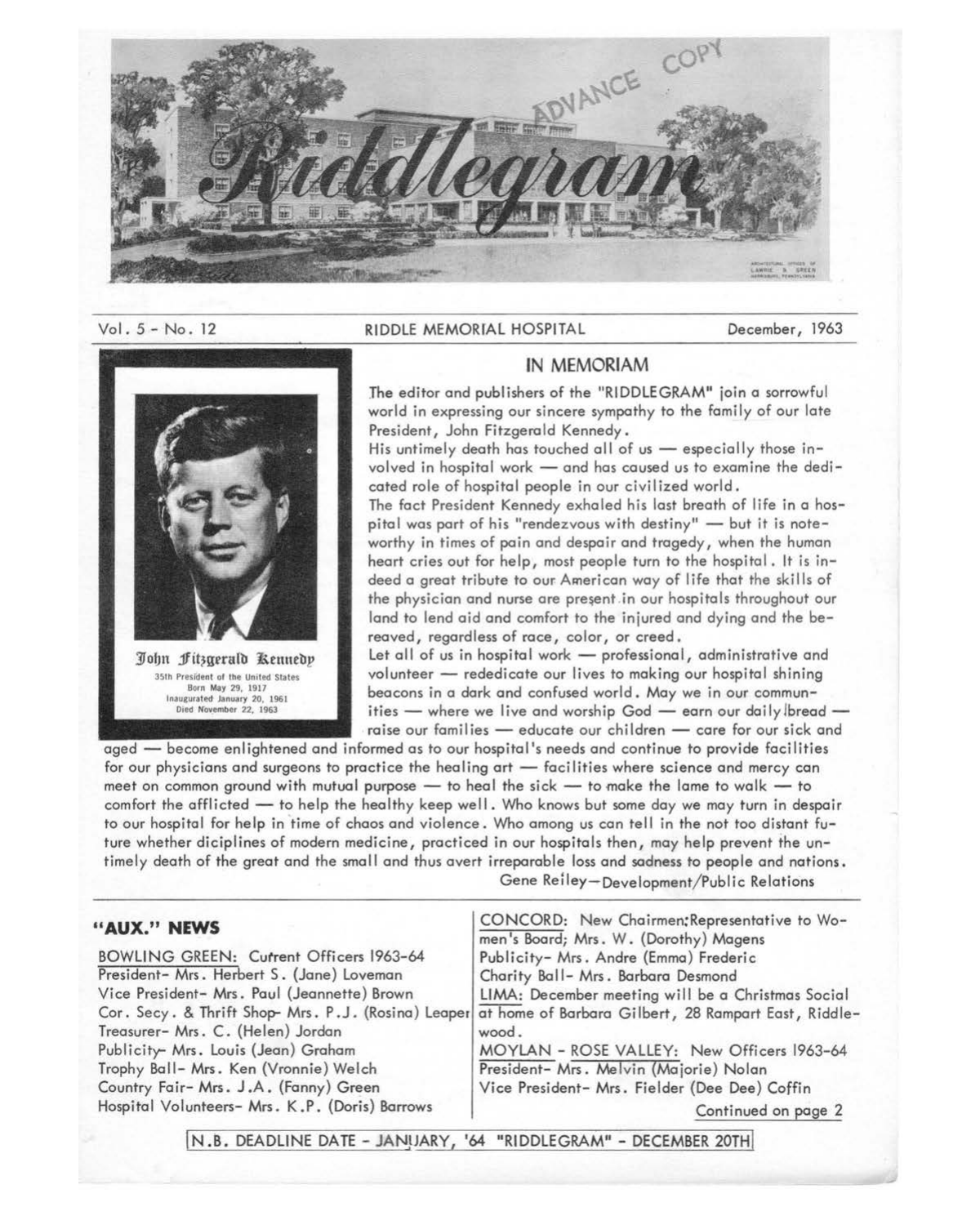# INVITATION TO ATTEND CHRISTMAS TREE LIGHTING CEREMONY EXTENDED BY BOARD PRESIDENT MCCAFFERTY

"You, your family and friends are cordially invited to the tree lighting ceremony and community carol singing at Riddle Memorial Hospital on Thursday evening, December  $19th - 7:00$  p.m.

Please come if you can. This is your opportunity to help bring an extra measure of Christmas cheer to your neighbors who may be in the hospital and not have the pleasure of being home for the Holidays. You will meet many good folks from this community who are working to make your hospital  $-$  Riddle  $M$ emorial  $-$  a truly outstanding medical center. The program will be short  $-$  but a very happy one. It will be held on the driveways and just in front of the hospital.

Christmas lights will be turned on promptly at 7 o'clock. Carol singing, led by choirs from this neighborhood, will bring us all together for about  $45$  minutes  $-$  a lasting memory of the Christmas Season.

There will be ample parking space for everyone. Come if you can and bring your family and friends.

With warmest Christmas wishes,

Charles A. MCCafferty, President



BEATTY HILLS AUX; Luncheon - Tupperware Party, 11-19-63. No financial results as yet. Christmas Workshop at Edith Black's, 12-3 and 12-4, to make item for Luncheon/Bazaar we know was fruitful .((Ed. note) News arrived but publication of RIDDLE GRAM was delayed.

BOWLING GREEN AUX: 11-10 Cocktail Party at Old Mill in Rose Valley realized \$276.

CONCORD AUX: Day long Annual Christmas Fair, 11-30, at Concordville Fire House was quite a lovely affair, with all kinds of gifts and items to delight all ages. (Ed. note) We unfortunately were delayed in publication of Riddlegram due to the great national loss of our President. Incidentally, Concord Aux. made \$64.98 on their cocktail-dance at "Old Mill".

LIMA AUX: 1st Annual Bazaar 11-16 at Lima Firehouse, with a Yuletide Village theme, featuring Pantry and Attic Treasures, etc., grand success. 11-19 meeting held at Hospital Cafeteria.

Aux. News from page 1

Recording Secy.- Mrs. N.A. (Jane) Colora Corr. Secy.- Mrs. Charles (Dorothy} Seltzer Treasurer- Mrs. Sam (Dorothy} Rolison Ass't. Treasurer- Mrs. Willard F. (Doris) Letts

SPRINGFIELD: Is making the dollars grow by having personal fund-raising projects.

SPRINGHAVEN: December meeting will be held on December 12th ot the home of Doris Morton, 5236 Oleander Road, Drexel Hill.

Jean Byrnes new chairman of volunteers, replacing Lillian Hinson, who is now Director of Volunteers for the Associated Auxs.

## **HOT LINE TO OUR OWN**



#### MOYLAN - ROSE VALLEY **AUX.**

FOR SALE: Hand Made Christmas Gifts ; Wool Scarves, Ponchos, Wool Handbogs, Ear Muffs (wool & felt), Evening Bags (satin & brocade). Reasonably priced. Information: Tommy Kimmel - LO6-0511

**Now Hear This!** 



CONCORD AUX: Six members with over 100 hours received recognition at the Tea recently held at the Longhorn. Mrs. Mary Murdock, with over 500 hours, received her pin at this affair.

5TH ANNUAL LIBERTY BOWL CLASSIC Philadelphia Municipal Stadium DECEMBER 21st, 1963. Order tickets through your Auxiliary - \$1 reverts to hospital IF tickets are purchased from Auxiliary Members.

## **Aux Angels Accolades** l..i} & ~ *lJ}*

To Lillian Hinson and the many volunteers in the Merry Token Shop - The Major Treat Shop- the Thrift Shop  $-$  not only the Season's best wishes but a full year of warm appreciation for all the unselfish hours spent in interest of making Riddle Memorial Hospital the friendly spot it is.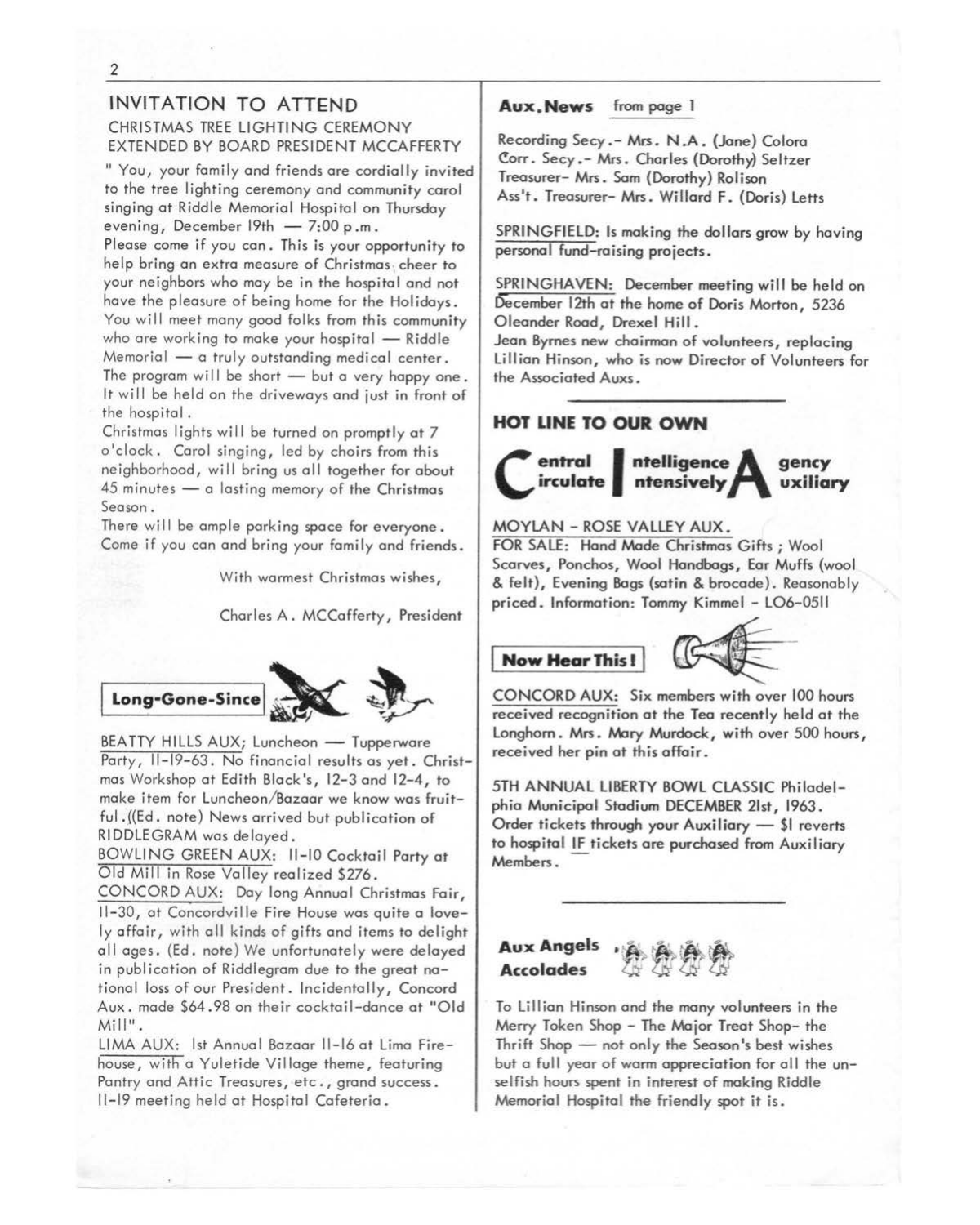| <b>Thrift Shop Schedule for Auxiliaries</b> | (REVISED) |                |                          |         |                |
|---------------------------------------------|-----------|----------------|--------------------------|---------|----------------|
| <b>Beatty Hills</b>                         | Feb.      | 17             | ÷.                       | Feb.    | 22             |
|                                             | June 8    |                | $\overline{\phantom{a}}$ | June    | 16             |
| <b>Bowling Green</b>                        | Feb.      | 24             | $\overline{a}$           | Feb.    | 29             |
| Cheyney                                     | Nov.      | $\overline{4}$ | ٠                        | Nov.    | - 9            |
|                                             | Mar.      | 2              | ٠                        | Mar.    | 7              |
| Concord                                     | Nov.      | 11             | $\overline{\phantom{a}}$ | Nov.    | 16             |
|                                             | Mar.      | 9              | $\frac{1}{2}$            | Mar.    | 14             |
| Gradyville                                  | Nov.      | 18             | $\sim$                   | Nov. 23 |                |
|                                             | Mar. 16   |                | $\sim$                   | Mar. 21 |                |
| Lima                                        | Nov. 25   |                | $\sim$                   | Nov. 27 |                |
|                                             | Mar.      | 23             | $\overline{\phantom{0}}$ | Mar. 26 |                |
| Media                                       | Dec.      | $\overline{2}$ | $-$                      | Dec.    | 7              |
|                                             | Mar.      | 31             | $\overline{\phantom{0}}$ | Apr.    | $\overline{4}$ |
| Middletown                                  | Dec.      | 9              | $\overline{\phantom{a}}$ | Dec.    | 14             |
|                                             | Apr.      | 6              | $\overline{\phantom{a}}$ | Apr.    | 11             |
| Moylan                                      | Dec.      | 16             | $\overline{\phantom{a}}$ | Dec.    | 21             |
|                                             | Apr.      | 14             | $\sim$                   | Apr.    | 18             |
| Nether Providence                           | Jan.      | 2              | $\overline{\phantom{0}}$ | Jan.    | $\overline{4}$ |
|                                             | Apr.      | 20             | -                        | Apr.    | 25             |
| Riddlewood                                  | Jan.      | 6              | -                        | Jan.    | 11             |
|                                             | Apr.      | 27             | W.                       | May     | $\overline{2}$ |
| Rose Tree                                   | Jan. 13   |                | Ξ.                       | Jan.    | 18             |
|                                             | May       | $\overline{4}$ | ÷.                       | May     | 9              |
| Springfield                                 | Jan.      | 20             | ÷.                       | Jan.    | 25             |
|                                             | May       | 11             | $\frac{1}{2}$            | May     | 16             |
| Springhaven                                 | Jan.      | 27             | $\frac{1}{2}$            | Feb.    | ा              |
|                                             | May       | 18             | $-$                      | May     | 23             |
| Swarthmore                                  | Feb.      | 3              | $\overline{\phantom{a}}$ | Feb.    | 8              |

UP BOWLING GREEN AUX: Meeting Luncheon and Christmas Bazaar Dec. 10th at Edith Black's (Kl3-6910). Reservations please; \$1.25 many new gifts available.

,. May 25 - May 30

- Feb.  $June 1 - June 6$ 

Jan. 5th, '64; Buffet & Cocktail Party at Miriam McCafferty's - \$5. per, including your first drink.

SPRINGHAVEN AUX: Christmas Dance, Saturday, Dec. 14th, Springhaven Golf Club, from 9 p.m. until | a.m.. Tickets, \$6. per couple. Chm., Lillian Heywood; Co-Chm., Mildred Shoemaker.

# **KUDOS KORNER**

Many friends of Riddle praise the tasteful and lovely landscape planting that has been done this first year.

It looks so natural, that few people realize the courage and devotion that were necessary to make it possible.

To begin with, the long drought  $-$  most serious in  $50$  years  $-$  made any new planting very difficult. The lack of a budget for outside help was especially serious under these conditions. But nothing daunted Mrs. Merril J. (Charlotte) Fowle, Chairman and her able committee - Mrs. Richard (Janet) Borden and Mrs. Cyril (Heida) Fox.

They secured many donations of both plants and money; pursuaded the Highway Department to bring mulch for the new plants - and not only supervised the work but also did much of the digging, watering, and conditioning themselves.

Riddle and its patients will be forever grateful to these devoted women .

SPRINGHAVEN AUX: to the girls who prepared two Thanksgiving Baskets for needy families - rightful recognition.



BEA TTY HILLS AUX: Mrs. Howard Thompson, 473 Collins Dr., Springfield; Mrs. George R. Wells, 315 Garden Rd., Springfield.

CONCORD AUX: Mrs. Weldon (Dorothy) Heyburn as an active member. Dorothy, an RMH volunteer since May, 1963, has accumulated over 200 hours.

MIDDLETOWN AUX: Mrs. James B. (Betty) Strain, 16 Wyncroft Dr., Media .

LIMA AUX: Mrs. William Mirenda, 22 Rampart East, Riddlewood, Mrs. J.T. Collingwood, 15 N. Middletown rd., Media, Mrs. Wesley Simmet, 48 Rampart East, Riddlewood.

SPRINGHAVEN AUX: Mrs. Warren (Martha) Perrine, Sharpless Lane, Media; Mrs. Raymond (Kay) Boberg, 310 Beatty Rd., Media; Mrs. John (Ruth) Thompson, 306 Beatty Rd., Media; Mrs. William (Bea) Gelhen, 902 Heathdale Lane, Media; Mrs. H.J. (Mary) Mitchener, 201 Yarmouth Lane, Media; Mrs. V.A. Appleyard, 401 Paton Hollow Rd., Media.